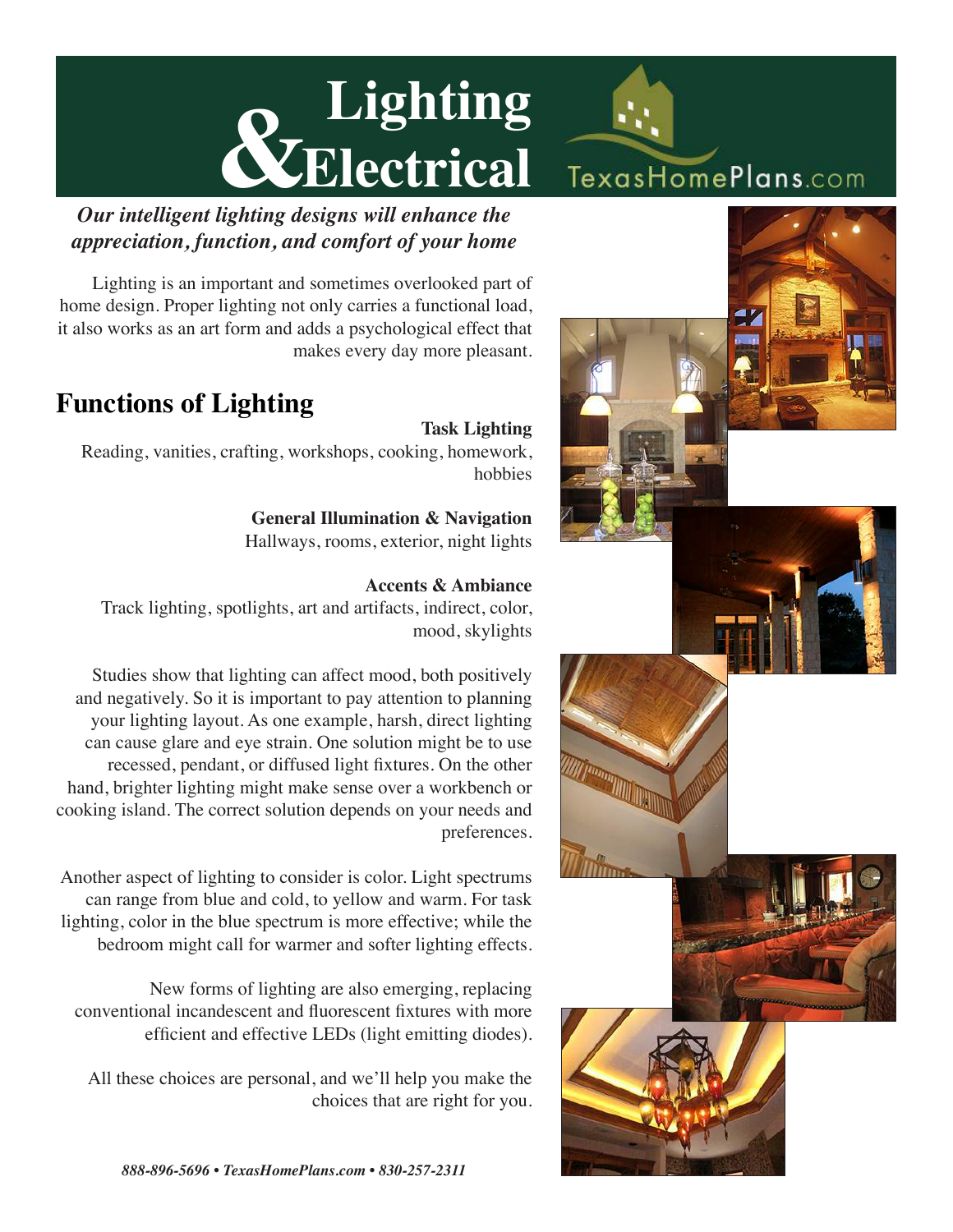# **Lighting Options**

Here is a general discussion and description of the types of lighting fixtures available for your home. Do not hesitate to ask about other options!

#### **Wall Sconces**

Installing these "up and down" fixtures on a stone wall or column accomplishes several purposes: 1) Cuts glare 2) Accents the architectural feature 3) Enhances the texture of the stone or brick veneer

#### **Indirect Lighting**

The "cove lighting" concept is a great way to reduce light glare from a direct light source. Cove lighting can be used in a number of different ways and for different purposes. For example, Cove lighting is excellent for a bedroom with a raised ceiling. It is good for general lighting and is soft and glare reduced. Kitchen Counter lighting is another good use of indirect lighting. Above the cabinets to light "funk" is a fun use of indirect lighting. Also a "funk" shelf is a good use of indirect lighting.

Indirect lighting is an excellent choice for home theaters. Using LED dimmable lighting tape strips, one can dim, change colors, and even have it moving.

#### **Task Lighting**

For a kitchen, one of the most effective lighting is the "counter light" mounted below a cabinet. It provides ample illumination for working with minimal glare. Another currently popular option for task lighting is the suspended decorative light. We recommend models that do not emit light from the sides, again to reduce glare.

#### **General Lighting**

When lighting large areas, the recessed can with "down light" is a favorite way to minimize glare from the light source. A good option for high ceilings is the dropped cylinder light. It maintains the glare-reducing quality while bringing the light source closer to the target area.

General lighting can be extremely effective in lighting the exterior of a home. It can be used to accent massing as well as paths.







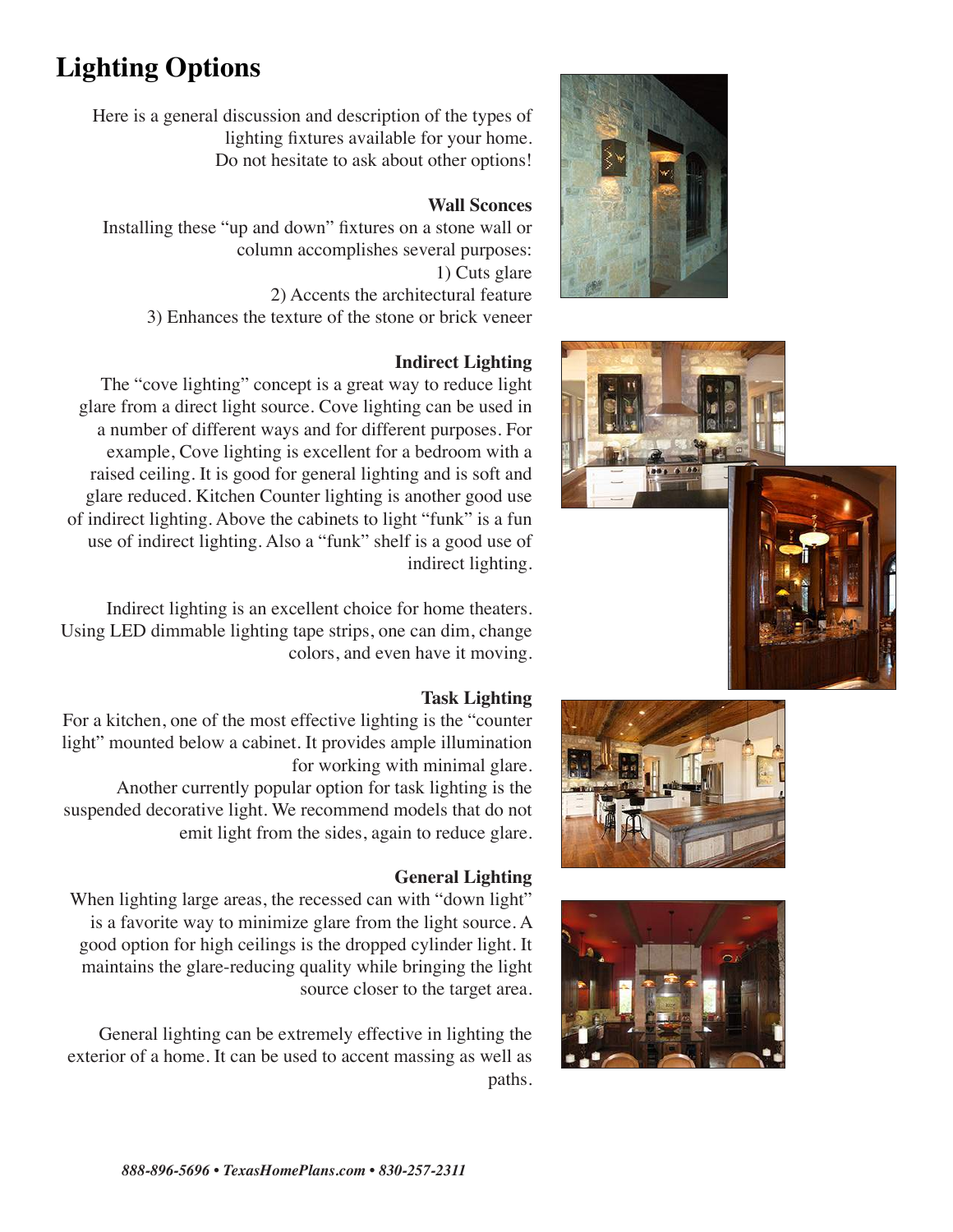







#### **Vanity Lighting**

We typically see one of these types of makeup lighting: 1) A decorative fixture above the mirror 2) A multiple-bulb strip on each side of the mirror 3) Recessed "down lights" in the ceiling

Another style becoming popular is a window with a suspended mirror with makeup lights built in. This arrangement allows for "daylight" makeup.

#### **Art Lights**

Art in your home can be lit by several options: 1) "Eye balls" in recessed cans 2) If in a niche, low voltage "down lights" or perimeter tape LED lighting 3) Linear picture lamps on the top side of the picture

#### **Fun Lights**

New materials have allowed for unexpected and fun ways to light your home. "Tape lights" are LEDs on flexible strips that can be twisted around the center pole of a spiral staircase, lined along step edges on stairways, or used to outline the countertop of a bar top. These lights also fit nicely inside cabinets with glass doors and shelving. For more fun, certain styles can be programmed to change color with the click of a button.

#### **Natural Lighting**

Sometimes the best lighting option is natural lighting. This can be designed for via windows, doors, skylights, and sun tunnels. Clerestory windows can be very effective without causing significant heat gain when properly placed.